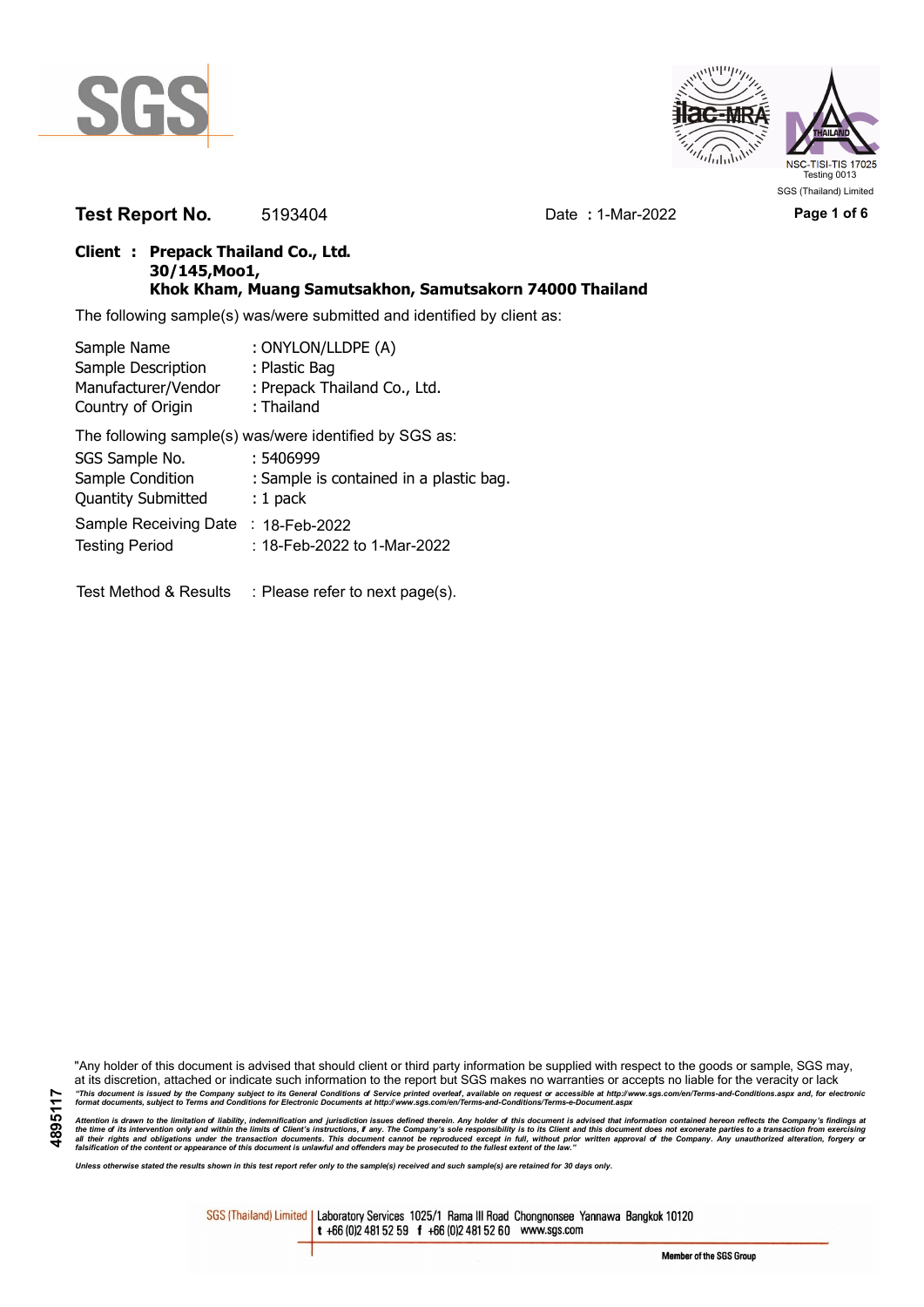



# **Test Report No.** 5193404 Date **:** 1-Mar-2022 **Page 2 of 6**

### **Test Requested & Result Summary**

Test Requested : Please refer to the result summary (Test parameter(s) was/were selected by client).

Result Summary:

| <b>Test Requested</b>                                                    | Conclusion  |
|--------------------------------------------------------------------------|-------------|
| Notification of the Ministry of Public Health (No.295) B.E. 2548 (2005): |             |
| Qualities or standard for container made from plastic                    |             |
| a) Polyethylene (PE)                                                     |             |
| 1. Lead content                                                          | <b>PASS</b> |
|                                                                          |             |
| 2. Cadmium content                                                       | <b>PASS</b> |
| 3. Heavy metal (as lead) in 4% concentrated acetic acid extraction       | <b>PASS</b> |
| 4. Quantity of potassium Permanganate Consumed                           | <b>PASS</b> |
| 5. Residue after Evaporation Test                                        | <b>PASS</b> |
| 6. Migration of color Extraction                                         | <b>PASS</b> |

#### Remark:

1.Test results in this report are applicable for the item tested and reflects the tested sample as received. 2.The decision rules based on simple acceptance which the probability of false accept may be as high as 50% in case the results is exactly on the tolerance limit.

### **Signed for and on behalf of SGS (Thailand) Limited**

**Rutchuporn Moungsom Laboratory manager - Hardgood**

"Any holder of this document is advised that should client or third party information be supplied with respect to the goods or sample, SGS may, at its discretion, attached or indicate such information to the report but SGS makes no warranties or accepts no liable for the veracity or lack "This document is issued by the Company subject to its General Conditions of Service printed overleaf, available on request or accessible at http://www.sgs.com/en/Terms-and-Conditions.aspx and, for electronic<br>format docume

Attention is drawn to the limitation of liability, indemnification and jurisdiction issues defined therein. Any holder of this document is advised that information contained hereon reflects the Company's findings at<br>all th

*Unless otherwise stated the results shown in this test report refer only to the sample(s) received and such sample(s) are retained for 30 days only.*

SGS (Thailand) Limited | Laboratory Services 1025/1 Rama III Road Chongnonsee Yannawa Bangkok 10120 t +66 (0)2 481 52 59 f +66 (0)2 481 52 60 www.sgs.com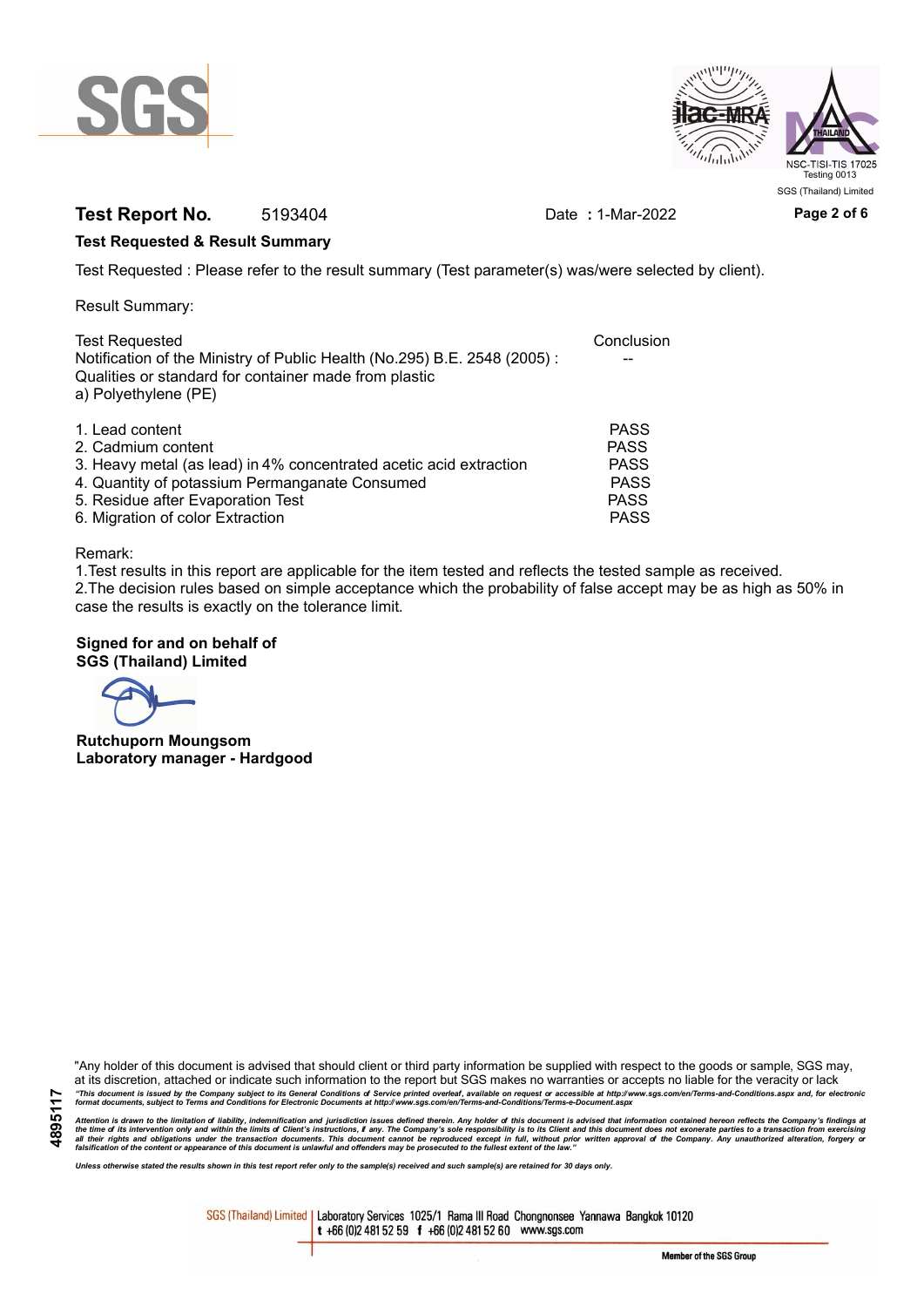



# **Test Report No.** 5193404 Date **:** 1-Mar-2022 **Page 3 of 6**

**TEST RESULTS**

**Notification of the Ministry of Public Health (No.295) B.E. 2548 (2005) : Qualities or standard for container made from plastic.**

#### **a) Polyethylene (PE)**

#### **Qualities and standard of plastic**

Method : With reference to TIS 656: 2556. Analysis was performed by ICP-OES.

| <b>Details</b>     | Result (1)<br>(mg/kg) | <b>Limit of Quantitative</b><br>(mg/kg) | <b>Permissible Limit</b><br>(mg/kg) |
|--------------------|-----------------------|-----------------------------------------|-------------------------------------|
| Lead content***    |                       | 2.0                                     | 100                                 |
| Cadmium content*** |                       | 2.0                                     | 100                                 |

Sample Description :

1. Clear plastic bag

Note :

**4895117**

1. mg/kg = milligram per kilogram  $2. <$  = Less than

"Any holder of this document is advised that should client or third party information be supplied with respect to the goods or sample, SGS may, at its discretion, attached or indicate such information to the report but SGS makes no warranties or accepts no liable for the veracity or lack "This document is issued by the Company subject to its General Conditions of Service printed overleaf, available on request or accessible at http://www.sgs.com/en/Terms-and-Conditions.aspx and, for electronic<br>format docume

Attention is drawn to the limitation of liability, indemnification and jurisdiction issues defined therein. Any holder of this document is advised that information contained hereon reflects the Company's findings at<br>all th

*Unless otherwise stated the results shown in this test report refer only to the sample(s) received and such sample(s) are retained for 30 days only.*

SGS (Thailand) Limited | Laboratory Services 1025/1 Rama III Road Chongnonsee Yannawa Bangkok 10120 t +66 (0)2 481 52 59 f +66 (0)2 481 52 60 www.sgs.com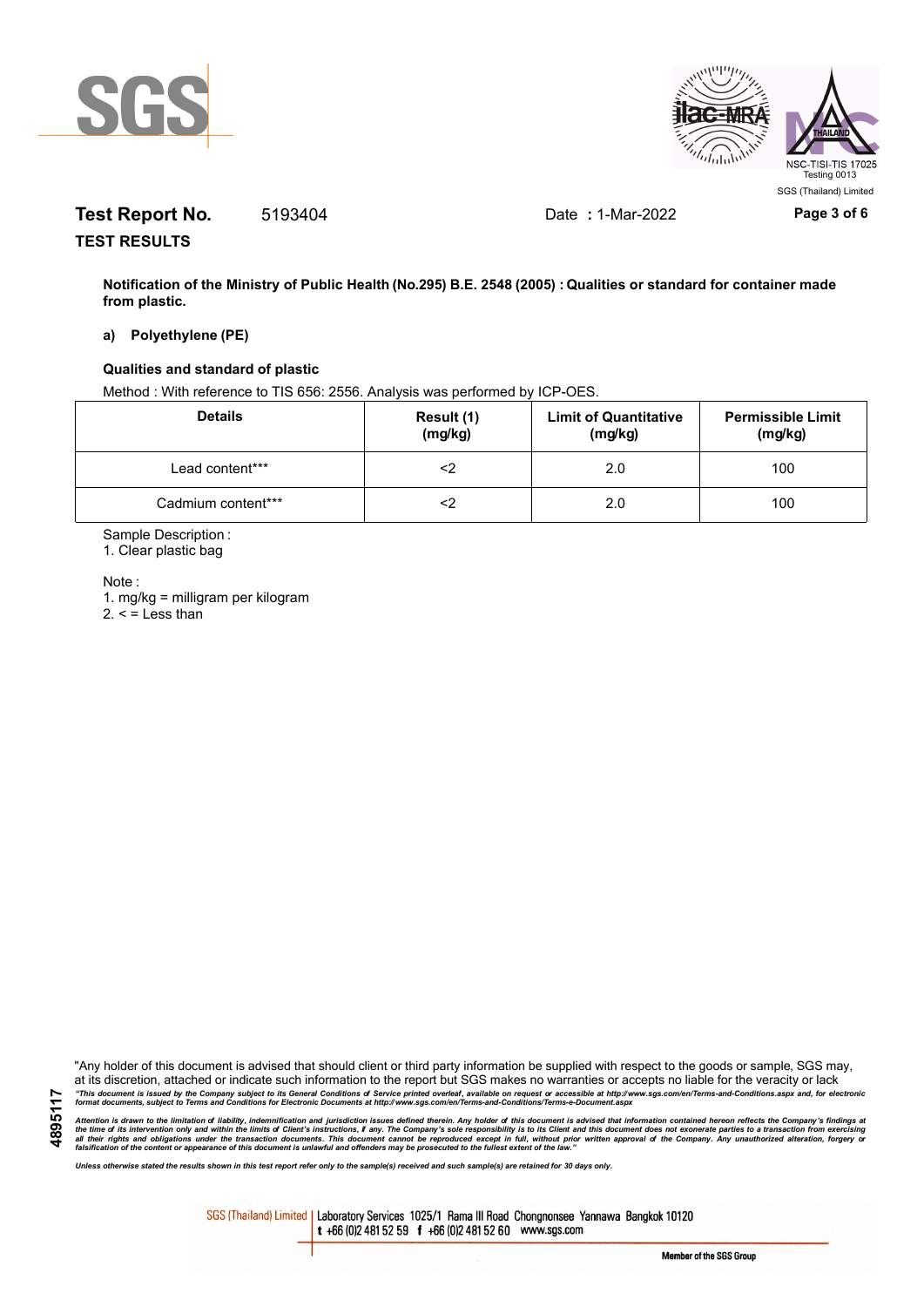



# **Test Report No.** 5193404 Date **:** 1-Mar-2022 **Page 4 of 6**

#### **TEST RESULTS**

### **Qualities and standard of dissemination**

Method : With reference to TIS 656: 2556.

| <b>Details</b>                                                                      | Test Condition <sup>^</sup>                | Result (1)<br>(mq/dm3) | <b>Limit of Quantitative</b><br>(mg/dm3) | <b>Permissible Limit</b><br>(mg/dm3) |
|-------------------------------------------------------------------------------------|--------------------------------------------|------------------------|------------------------------------------|--------------------------------------|
| Heavy metal (calculated as lead) in<br>4% concentrated acetic acid<br>extraction*** | 30 minute at<br>60 degree C                | $<$ 1                  |                                          |                                      |
| Potassium permanganate used for<br>reaction in water extraction***                  | 30 minute at<br>60 degree C                | $<$ 1                  | 1.0                                      | 10                                   |
| Residue substances which is<br>evaporate in water***                                | 30 minute at<br>60 degree C                | $<$ 3                  | 3.0                                      | 30                                   |
| Residue substances which is<br>evaporate in 4% concentrated acetic<br>acid***       | 30 minute at<br>60 degree C                | $<$ 3                  | 3.0                                      | 30                                   |
| Residue substances which is<br>evaporate in 20% concentrated<br>alcohol***          | 30 minute at<br>60 degree C                | $<$ 3                  | 3.0                                      | 30                                   |
| Residue substances from volatile<br>matters in normal heptane***                    | Room temperature<br>(1 hr. at 25 degree C) | $3$                    | 3.0                                      | 150                                  |

Sample Description :

1. Clear plastic bag with multicolor printed (inside)

Note :

1. mg/dm3 = milligram per cubic decimeter

2. Degree C = degree Celsius

 $3. <$  = Less than

Remark :

1.  $^{\circ}$  = In case of the use at temperature not higher than 100 degree Celsius

"Any holder of this document is advised that should client or third party information be supplied with respect to the goods or sample, SGS may, at its discretion, attached or indicate such information to the report but SGS makes no warranties or accepts no liable for the veracity or lack "This document is issued by the Company subject to its General Conditions of Service printed overleaf, available on request or accessible at http://www.sgs.com/en/Terms-and-Conditions.aspx and, for electronic<br>format docume

Attention is drawn to the limitation of liability, indemnification and jurisdiction issues defined therein. Any holder of this document is advised that information contained hereon reflects the Company's findings at<br>all th

*Unless otherwise stated the results shown in this test report refer only to the sample(s) received and such sample(s) are retained for 30 days only.*

SGS (Thailand) Limited | Laboratory Services 1025/1 Rama III Road Chongnonsee Yannawa Bangkok 10120 t +66 (0)2 481 52 59 f +66 (0)2 481 52 60 www.sgs.com

Member of the SGS Group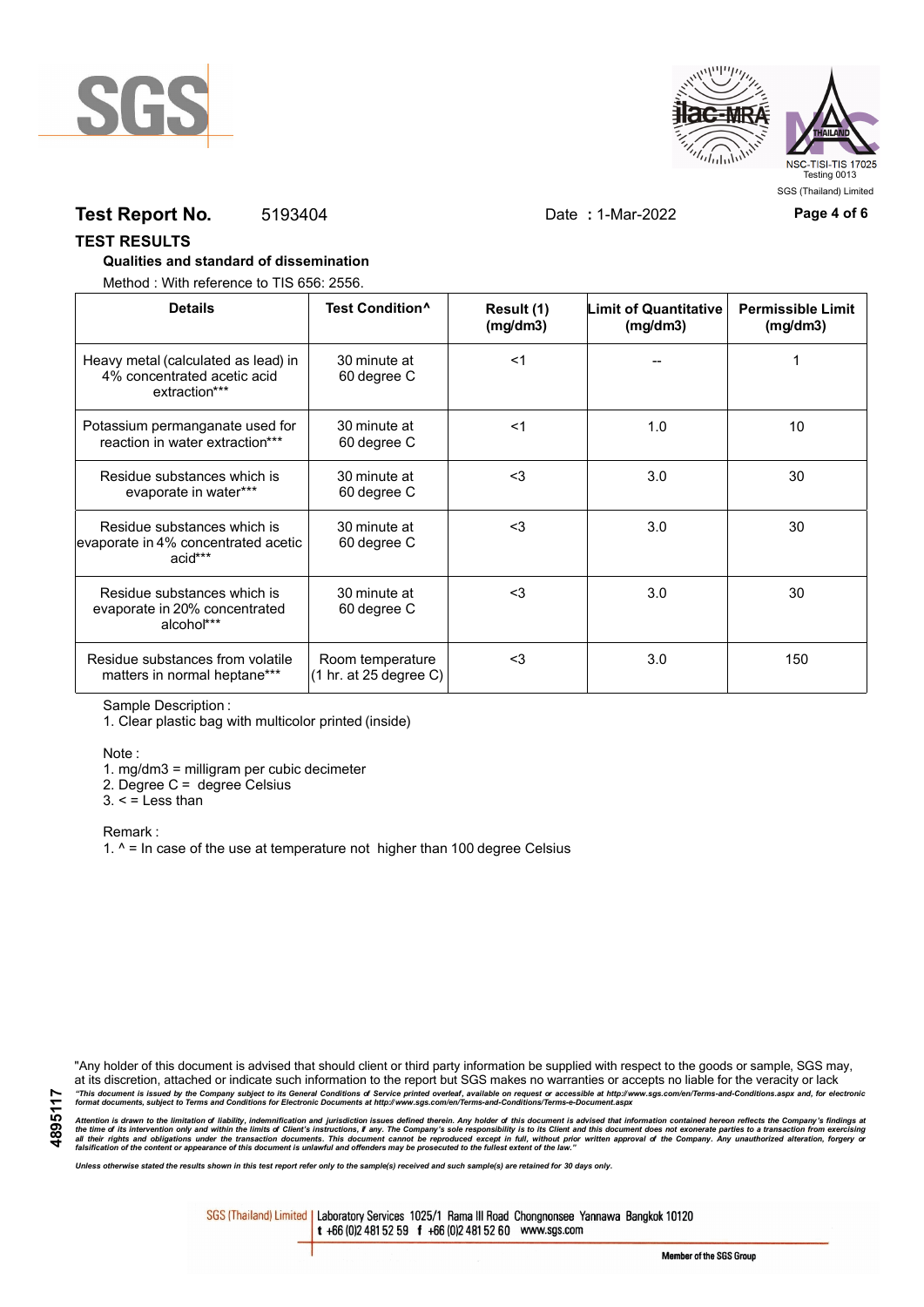



## **Test Report No.** 5193404 Date **:** 1-Mar-2022 **Page 5 of 6**

SGS (Thailand) Limited

**TEST RESULTS**

#### **Qualities and standard of dissemination**

Test Method : With reference to TIS 655 -1 : 2553

| <b>Details</b>                         | Test Condition <sup>^</sup> | Result (1)               | <b>Permissible Limit</b> |
|----------------------------------------|-----------------------------|--------------------------|--------------------------|
| Migration of color extract by water*** | 30 minute at<br>60 degree C | Negative<br>(See Note 2) | Negative                 |
| Migration of color extract by          | 30 minute at                | Negative                 | <b>Negative</b>          |
| 4% concentrated acetic acid***         | 60 degree C                 | (See Note 2)             |                          |
| Migration of color extract by          | 30 minute at                | Negative                 | Negative                 |
| 20% concentrated alcohol***            | 60 degree C                 | (See Note 2)             |                          |
| Migration of color extract by          | Room temperature            | Negative                 | Negative                 |
| normal heptanes***                     | (1 hr. at 25 degree C)      | (See Note 2)             |                          |

Sample Description :

1. Clear plastic bag with multicolor printed (inside)

Note :

1. Degree C = degree Celsius

2. "Negative" mean it's not presence of color migration/ "Positive" mean it's presence of color migration

Remark :

1.  $^{\circ}$  = In case of the use at temperature not higher than 100 degree Celsius

Remark: The test item(s) marked \*\*\* on test report is/are analyzed at SGS (Thailand) Limited, address: 41/16-20 and 41/23 Soi Rama III 59, Rama III road, Chongnonsee, Yannawa, Bangkok.

**4895117**

"Any holder of this document is advised that should client or third party information be supplied with respect to the goods or sample, SGS may, at its discretion, attached or indicate such information to the report but SGS makes no warranties or accepts no liable for the veracity or lack "This document is issued by the Company subject to its General Conditions of Service printed overleaf, available on request or accessible at http://www.sgs.com/en/Terms-and-Conditions.aspx and, for electronic<br>format docume

Attention is drawn to the limitation of liability, indemnification and jurisdiction issues defined therein. Any holder of this document is advised that information contained hereon reflects the Company's findings at<br>all th

*Unless otherwise stated the results shown in this test report refer only to the sample(s) received and such sample(s) are retained for 30 days only.*

SGS (Thailand) Limited | Laboratory Services 1025/1 Rama III Road Chongnonsee Yannawa Bangkok 10120 t +66 (0)2 481 52 59 f +66 (0)2 481 52 60 www.sgs.com